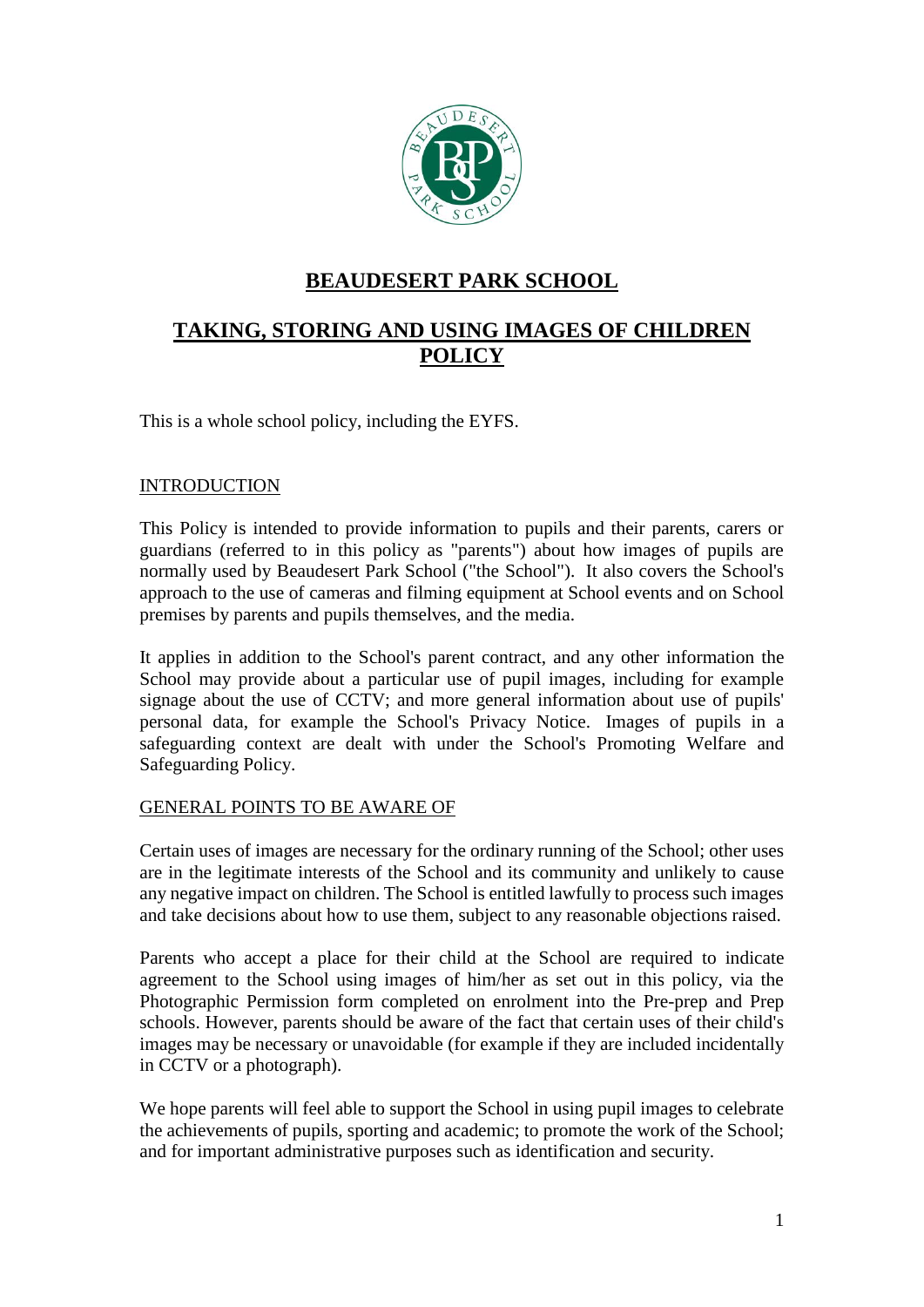Any parent who wishes to limit the use of images of a pupil for whom they are responsible at any other time should complete the Photographic Permission form available from the School Office. The School will respect the wishes of parents/carers (and indeed pupils themselves) wherever reasonably possible, and in accordance with this policy.

Parents should be aware that, from around the age of 12 and upwards, the law recognises pupils' own rights to have a say in how their personal information is used – including images.

#### USE OF PUPIL IMAGES IN SCHOOL PUBLICATIONS

Unless the relevant pupil or his or her parent has requested otherwise, the School will use images of its pupils to keep the School community updated on the activities of the School, and for marketing and promotional purposes, including:

- on internal displays (including clips of moving images) on digital and conventional notice boards within the School premises;
- in communications with the School community (parents, pupils, staff, Governors and alumni) including by email, on the School network and by post;
- on the School's website and, where appropriate, via the School's social media channels, e.g. Twitter, Instagram and Facebook. Such images would not normally be accompanied by the pupil's full name without permission; and
- in the School's prospectus, and in online, press and other external advertisements for the School. Such external advertising would not normally include pupil's names and in some circumstances the School will seek the parent or pupil's specific consent, depending on the nature of the image or the use.

The source of these images will predominantly be the School's staff (who are subject to policies and rules in how and when to take such images), or a professional photographer used for marketing and promotional purposes, or occasionally pupils. The School will only use images of pupils in suitable dress and the images will be stored securely and centrally.

## USE OF PUPIL IMAGES FOR IDENTIFICATION AND SECURITY

All pupils are photographed on entering the School and, thereafter, intervals, for the purposes of internal identification. These photographs identify the pupil by name.

CCTV is in use on School premises, and will sometimes capture images of pupils. Images captured on the School's CCTV system are used in accordance with the Privacy Notice and CCTV Policy.

## USE OF PUPIL IMAGES IN THE MEDIA

Where practicably possible, the School will always notify parents in advance when the media is expected to attend an event or School activity in which School pupils are participating, and will make every reasonable effort to ensure that any pupil whose parent or carer has refused permission for images of that pupil, or themselves, to be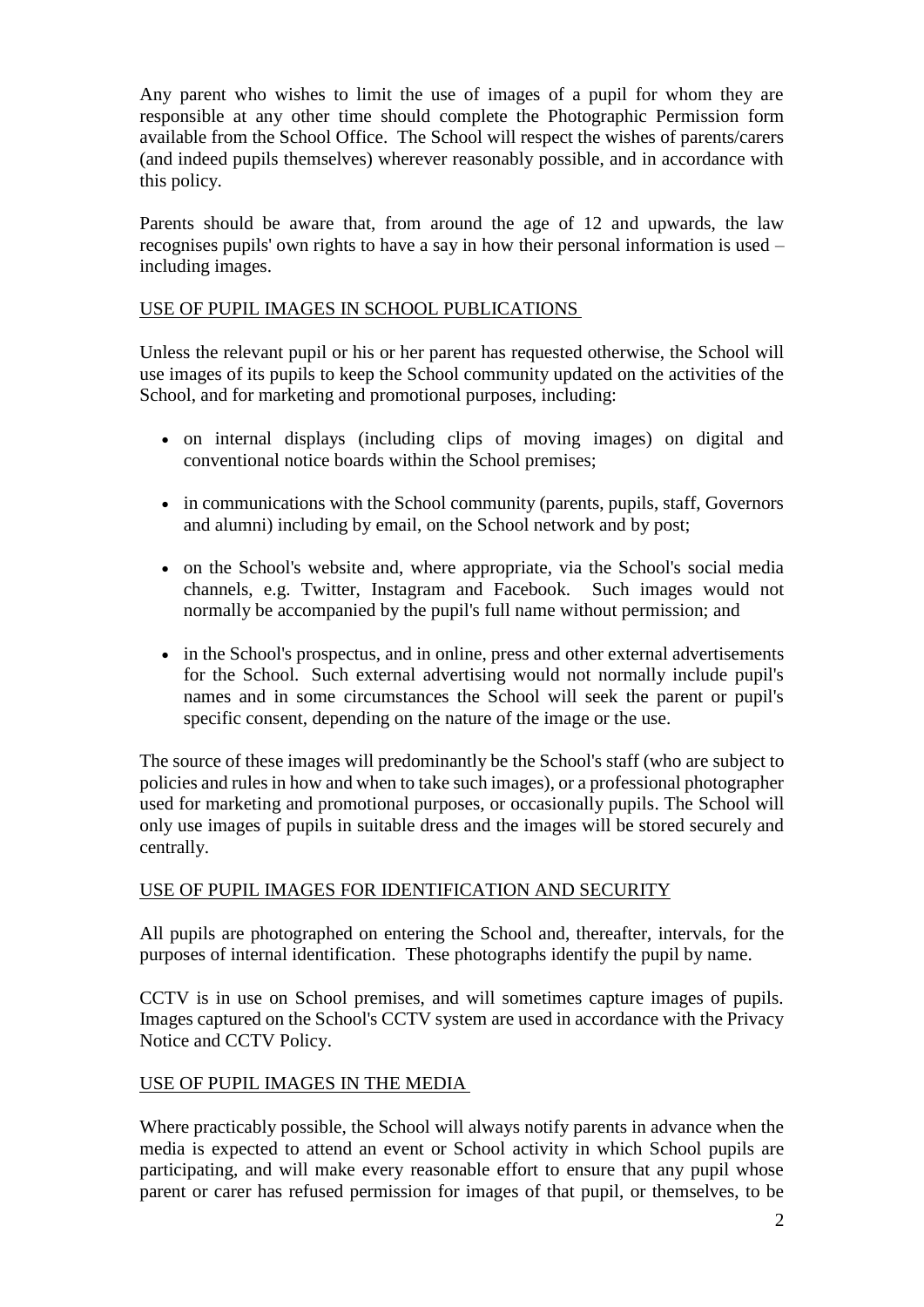made in these circumstances are not photographed or filmed by the media, nor such images provided for media purposes.

The media often asks for the names of the relevant pupils to go alongside the images, and these will be provided where parents have been informed about the media's visit and either parent or pupil has consented as appropriate.

# SECURITY OF PUPIL IMAGES

Professional photographers and the media are accompanied at all times by a member of staff when on School premises. The School uses only reputable professional photographers and makes every effort to ensure that any images of pupils are held by them securely, responsibly and in accordance with the School's instructions.

The School takes appropriate technical and organisational security measures to ensure that images of pupils held by the School are kept securely on School systems, and protected from loss or misuse. The School will take reasonable steps to ensure that members of staff only have access to images of pupils held by the School where it is necessary for them to do so.

All staff are given guidance on the School's Policy on Taking, Storing and Using Images of Pupils, and on the importance of ensuring that images of pupils are made and used responsibly, only for School purposes, and in accordance with School policies and the law.

# USE OF CAMERAS AND FILMING EQUIPMENT (INCLUDING MOBILE PHONES) BY PARENTS

Parents, guardians or close family members (hereafter, parents) are welcome to take photographs of (and where appropriate, film) their own children taking part in School events, subject to the following guidelines, which the School expects all parents to follow:

- **When visiting the Pre-prep parents are asked, in line with EYFS (Early Years Foundation Stage) requirements, that no hand-held devices capable of photographic imagery be used.**
- When an event is held indoors, such as a play or a concert, parents should be mindful of the need to use their cameras and filming devices with consideration and courtesy for cast members or performers on stage and the comfort of others. Flash photography can disturb others in the audience, or even cause distress for those with medical conditions; the School therefore asks that it is not used at indoor events.
- Parents are asked not to take photographs of other pupils, except incidentally as part of a group shot, without the prior agreement of that pupil's parents.
- Parents are reminded that such images are for personal use only. Images which may, expressly or not, identify other pupils should not be made accessible to others via the internet (for example on Facebook), or published in any other way.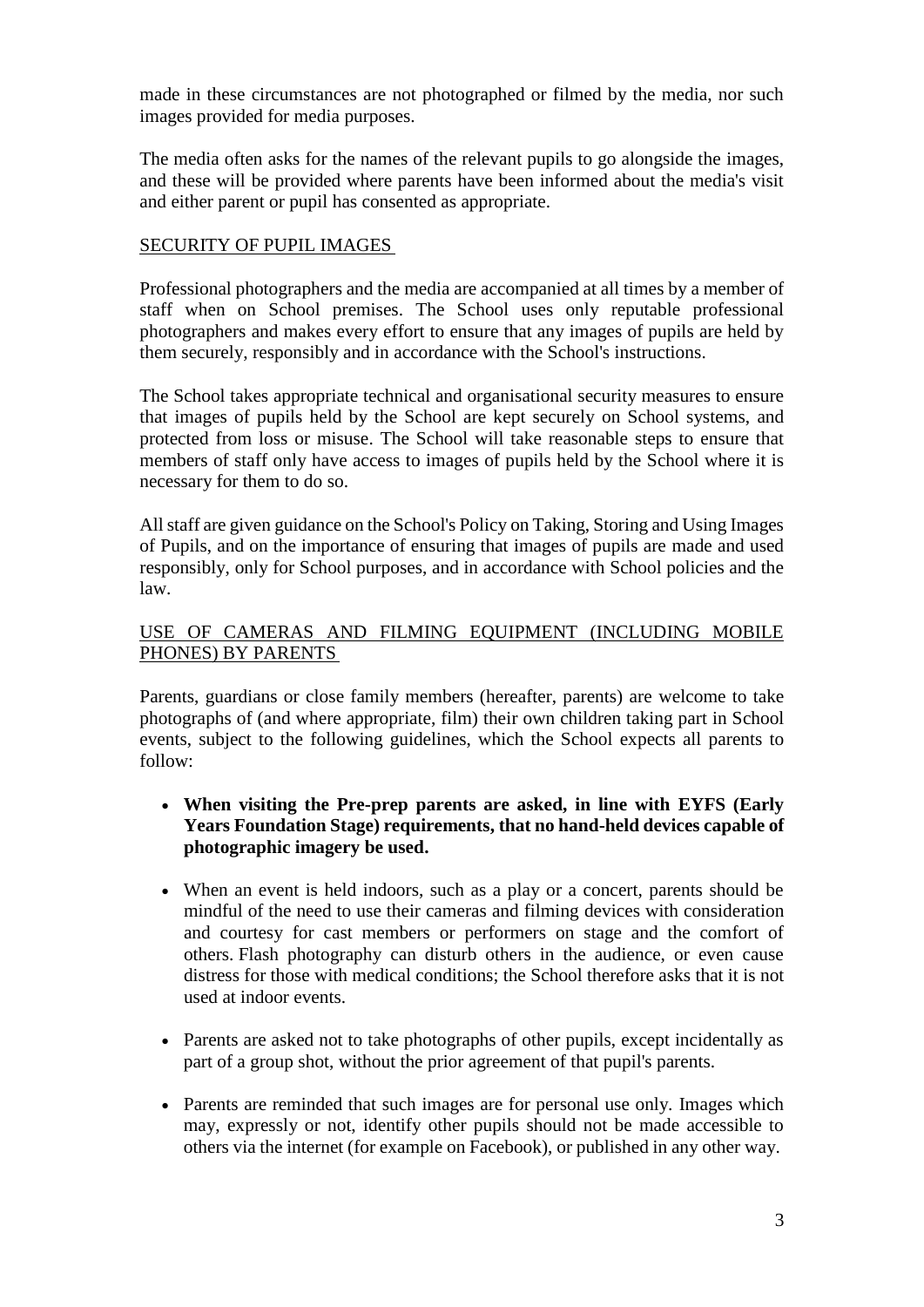- Parents are reminded that copyright issues may prevent the School from permitting the filming or recording of some plays and concerts.
- Parents may not film or take photographs in changing rooms or backstage during School productions, nor in any other circumstances in which photography or filming may embarrass or upset pupils.

The School reserves the right to refuse or withdraw permission to film or take photographs (at a specific event or more generally), from any parent who does not follow these guidelines, or is otherwise reasonably felt to be making inappropriate images.

The School sometimes records plays and concerts professionally (or engages a professional photographer or film company to do so), in which case CD, DVD or digital copies may be made available to parents for purchase. Parents of pupils taking part in such plays and concerts will be consulted if it is intended to make such recordings available more widely.

## USE OF CAMERAS AND FILMING EQUIPMENT BY PUPILS

All pupils are encouraged to look after each other, and to report any concerns about the misuse of technology, or any worrying issues to a member of the pastoral staff.

The use of cameras or filming equipment (including on mobile phones) is not allowed in toilets, washing, changing areas, or in the boarding house, nor should photography or filming equipment be used by pupils in a manner that may offend or cause upset.

Children are not permitted to use the camera function on personal Chromebooks or iPads without the permission of the member of staff in charge.

The misuse of images, cameras or filming equipment in a way that breaches this Policy, or the School's Privacy Notice, Anti-Bullying Policy, e-Safety Policy, Acceptable Use Policy & Code of Conduct for ICT & Social Medical, Promoting Welfare & Safeguarding Policy or the School Rules is always taken seriously, and may be the subject of disciplinary procedures or dealt with under the relevant safeguarding policy as appropriate.

## USE OF MOBILE PHONES TO TAKE PHOTOGRAPHS BY STAFF

While it is the School's clear policy, in order to safeguard both children and staff, not to use personal devices to photograph children, staff are occasionally permitted to use their personal devices, if a school device is not available, for example. However, they must adhere to strict guidelines that are outlined in Appendix 1.

This policy can be made available in large print or other accessible format if required.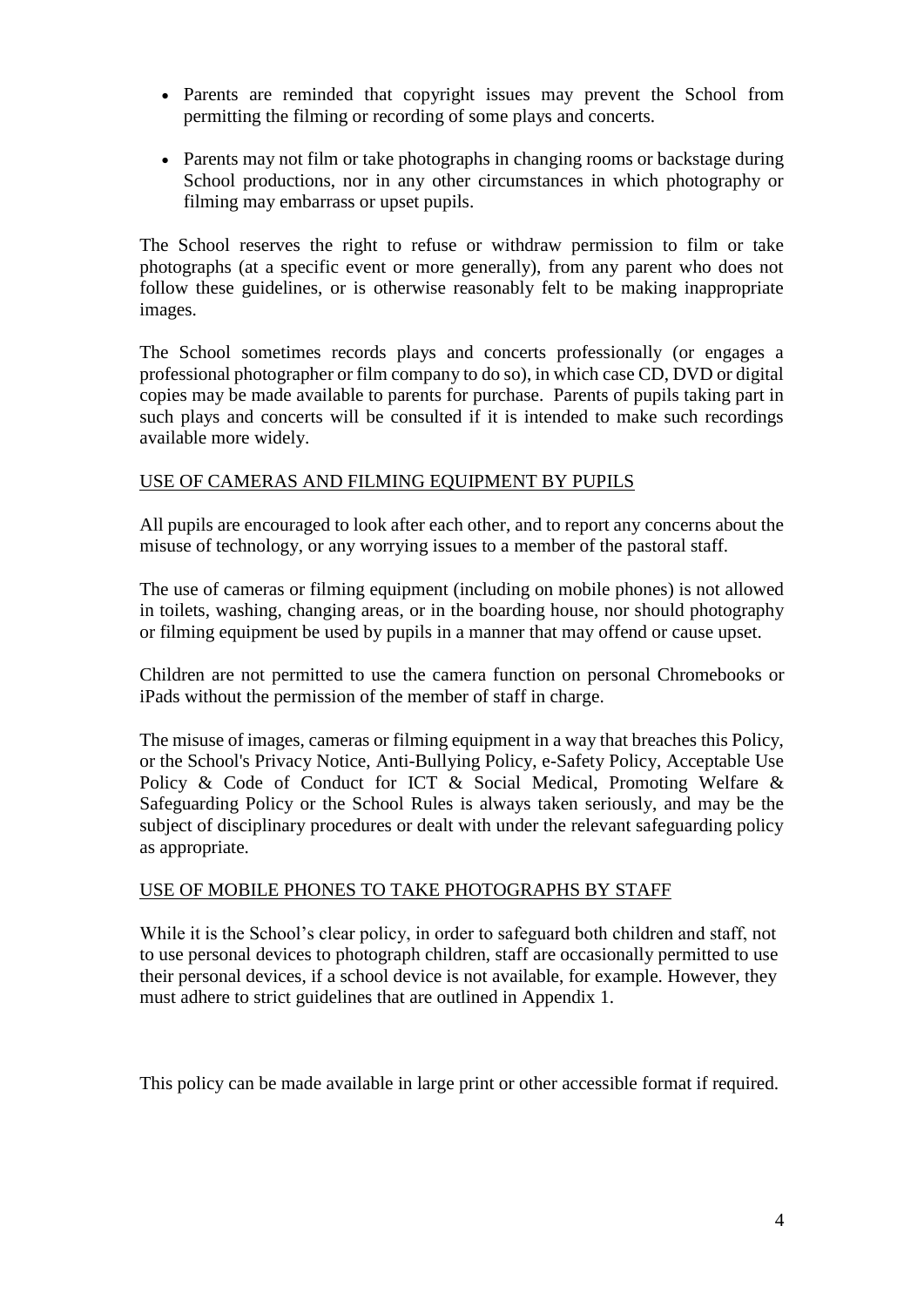# **Authorised by**

A Melvin **Chair of Boarding, Pastoral & Safeguarding Committee Date** 23rd November 2021 **Approved by** M Pyper **Chair of Governors Date** 23rd November 2021

**Last Reviewed Next Review**

November 2020 November 2022